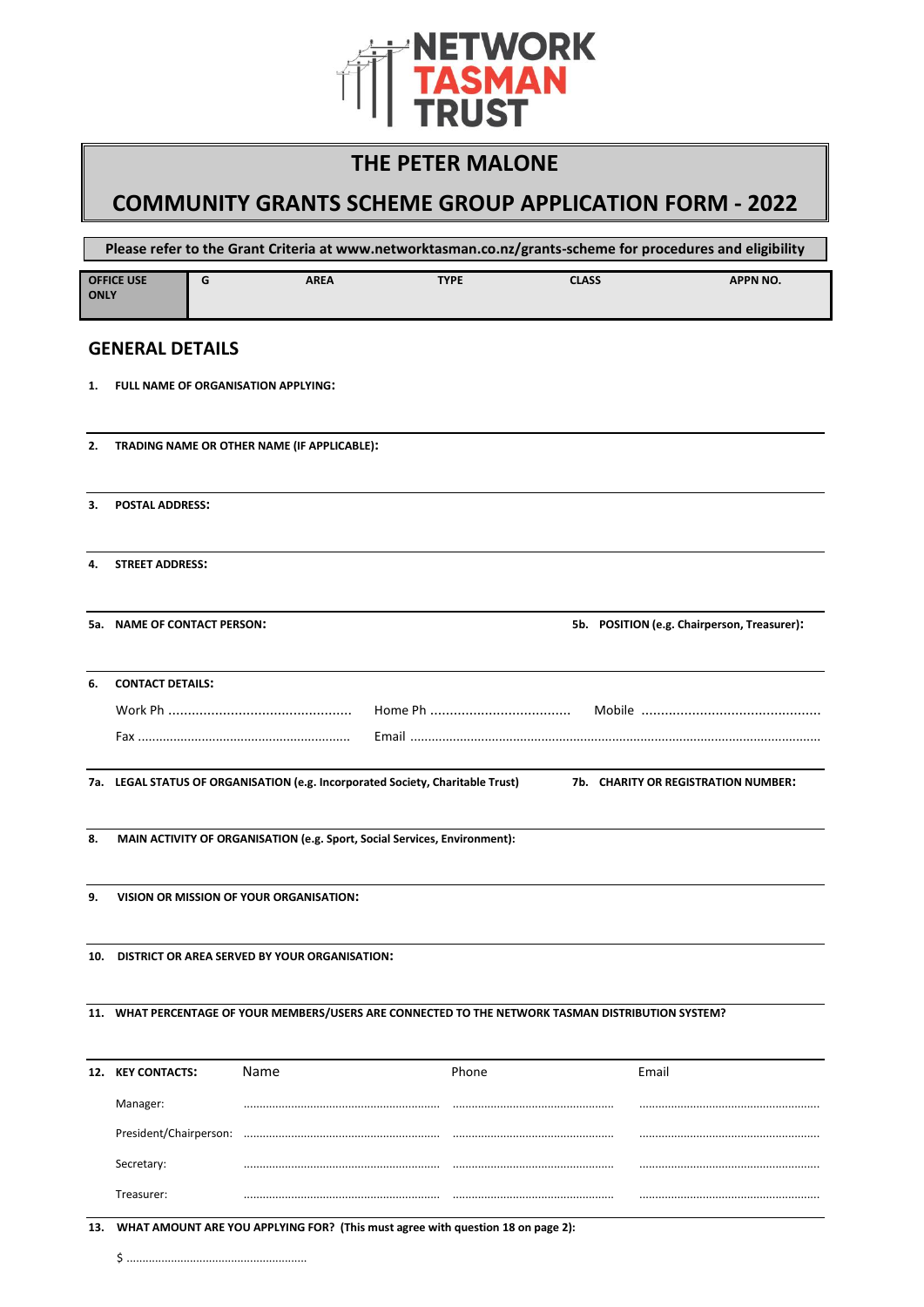# **PURPOSE OF THIS APPLICATION**

14. FULL DETAILS OF ACTIVITY FOR WHICH FUNDING IS SOUGHT (Specific project, service or activity for which a grant would be used):

| Use consessionses if noncons |  |
|------------------------------|--|

#### Use separate page if necessary

# 15. THE FULL COSTS OF THIS ACTIVITY ARE:

| <b>EXPENDITURE</b>        | COST S |
|---------------------------|--------|
|                           |        |
|                           |        |
|                           |        |
|                           |        |
|                           |        |
|                           |        |
|                           |        |
|                           |        |
|                           |        |
|                           |        |
| <b>TOTAL EXPENDITURE:</b> |        |

16. HOW MUCH MONEY DO YOU PRESENTLY HAVE ALLOCATED TO THE ACTIVITY?

## 17. HOW DO YOU INTEND FINANCING THIS ACTIVITY?

| <b>INCOME</b>                     | COST \$ |
|-----------------------------------|---------|
| <b>SPONSORSHIP</b>                |         |
| USER FEES                         |         |
| <b>GRANTS</b>                     |         |
| <b>FUND-RAISING</b>               |         |
| LOANS/MORTGAGES/DEBENTURES        |         |
| <b>FUNDS ON HAND</b>              |         |
| \$ ALREADY SPENT ON THIS ACTIVITY |         |
| <b>DONATED MATERIALS</b>          |         |
| <b>VOLUNTARY EFFORT</b>           |         |
| OTHER (please state)              |         |
| OTHER (please state)              |         |
| OTHER (please state)              |         |
| <b>TOTAL INCOME:</b>              | S       |

18. THIS APPLICATION FOR FUNDING ASSISTANCE TOWARDS THIS ACTIVITY IS FOR:

| <b>TOTAL AMOUNT APPLYING FOR:</b> |  |
|-----------------------------------|--|
|-----------------------------------|--|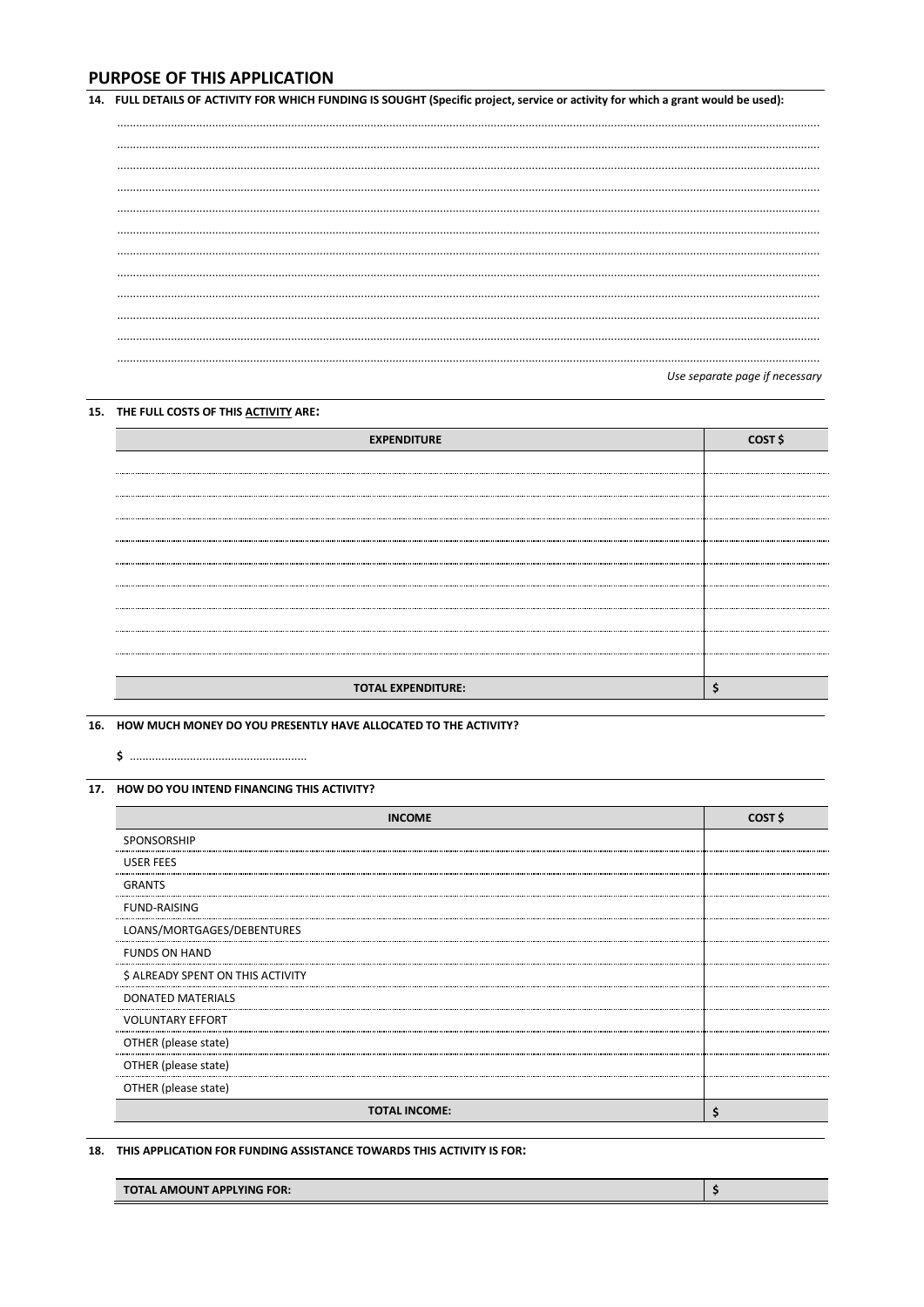### 19. DURATION OF ACTIVITY:

| START DATE: |  |
|-------------|--|
|             |  |

If no exact start and finishing dates, please provide information:

#### 20. ARE YOU APPLYING TO ANY OTHER ORGANISATION/S FOR FUNDING ASSISTANCE FOR THIS ACTIVITY?

#### YES / NO

If YES, please list the organisation/s. Indicate the amount of money you are applying for and any money already granted towards the activity and/or when you expect to know the result(s) of your application(s).

| <b>ORGANISATION</b> | <b>GRANTED \$</b> | <b>REQUESTED \$</b> | <b>RESULT DATE</b> |
|---------------------|-------------------|---------------------|--------------------|
|                     |                   |                     |                    |
|                     |                   |                     |                    |
|                     |                   |                     |                    |
|                     |                   |                     |                    |
|                     |                   |                     |                    |
|                     |                   |                     |                    |

## 21. HAVE YOU RECEIVED ANY FUNDS FROM NETWORK TASMAN CHARITABLE TRUST OVER THE LAST THREE YEARS?

#### YES / NO

If YES, please provide the following details:

| <b>PURPOSE</b> | AMOUNT \$ | <b>YEAR</b> |
|----------------|-----------|-------------|
|                |           |             |
|                |           |             |
|                |           |             |
|                |           |             |

22. BRIEFLY TELL US WHY THIS ACTIVITY SHOULD BE FUNDED - WHAT IS THE NEED FOR THIS ACTIVITY/PROJECT/SERVICE AND HOW WILL IT BENEFIT YOUR ORGANISATION AND/OR THE COMMUNITY AT LARGE?



Use separate page if necessary

23. IF YOUR APPLICATION IS SUCCESSFUL, HOW DO YOU PLAN TO ACKNOWLEDGE (ADVERTISE/PROMOTE) NETWORK TASMAN CHARITABLE TRUST AS PROVIDER OF THE GRANT?

### **IMPORTANT**

Please attach a set of your latest financial statements to this application along with any supporting information available (eg plans, quotes, etc). If you have any tagged or allocated funds (e.g. grants from other funders) or investments (e.g. term deposits), please explain why these monies cannot be used towards this activity. Please ensure that you have answered all of the applicable questions.